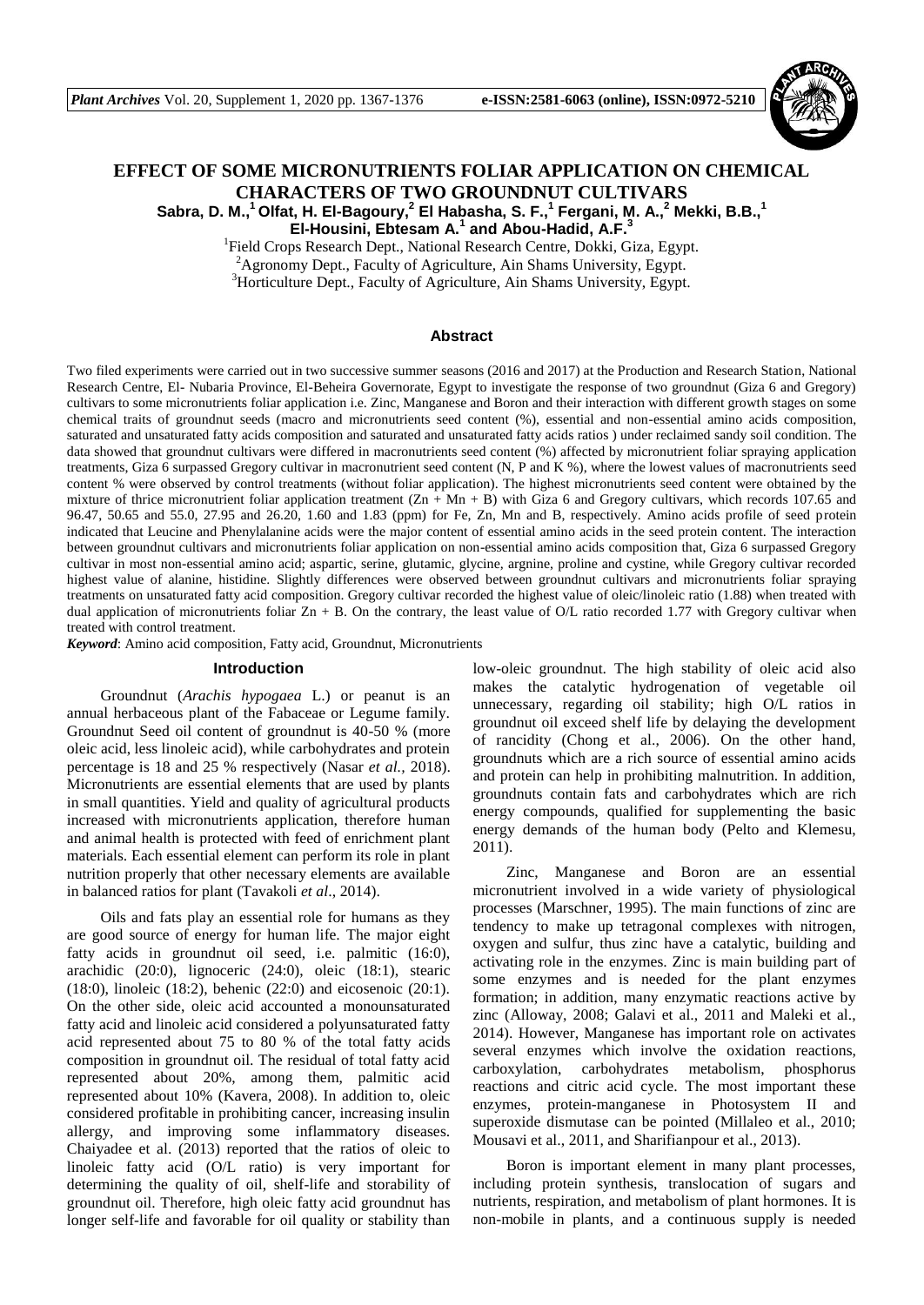throughout the growing season. Many researches illustrated the importance role of micronutrients foliar application on groundnut varieties and their effects on chemical composition (Mousavi et al., 2011; Abdel-Motagally et al., 2016 and Gowthami and Ananda, 2017).

## **Materials and Methods**

Two field experiments were carried out during two summer successive seasons (2016 and 2017) at the Production and Research Station, National Research Centre, El- Nubaria Province, El-Beheira Governorate, Egypt. Such work aimed to investigate the response of two groundnut (Giza 6 and Gregory) cultivars to some micronutrients foliar application at different growth stages on chemical characteristics of seeds under reclaimed sandy soil conditions.

The experimental design of this investigation was laid out in split-plots design with four replicates, where cultivars were assigned in the main plots and micronutrients foliar application with Zn, Mn, and B were randomly distributed in the sub-plots. Unit area was  $10.5 \text{ m}^2$  (3.5 m in length and 3 m in width) contained five rows, 60 cm between the rows. Seeds of two groundnut cultivars (Giza 6 and Gregory) are sown in hills 10 cm between the rows at the rate of 40-45 kg/faddan. Seeds of groundnut cultivars were sown at the mid of May in the two successive seasons, however, the seeds were coated just before sowing with the specific bacterial inoculants, using Arabic gum (40 %) as adhesive agent*.* Soil samples were taken before sowing in each season at the depth of 30 cm to determine the physical and chemical properties of soil site as illustrate in Table (1).

**Table 1** : Mechanical and chemical analysis of the field experiments soil from two seasons 2016 and 2017.

| <b>Mechanical analysis</b> |       |       | <b>Chemical analysis</b>    |      |      |  |  |  |
|----------------------------|-------|-------|-----------------------------|------|------|--|--|--|
| <b>Properties</b>          | 2016  | 2017  | Properties                  | 2016 | 2017 |  |  |  |
| Sand $(\%)$                | 92.30 | 90.10 | pH (1:2.5)                  | 7.64 | 7.50 |  |  |  |
| Silt $(\%)$                | 3.15  | 4.60  | $EC(dS/m^{-1})$             | 0.36 | 0.31 |  |  |  |
| Clay $(\%)$                | 4.55  | 5.30  | Organic matter (OM %)       | 0.35 | 0.40 |  |  |  |
| Texture                    | Sandy | Sandy | Calcium carbonate (CaCo3%)  | 1.43 | 1.65 |  |  |  |
| Macronutrients (mg/100g)   |       |       | <b>Micronutrients (ppm)</b> |      |      |  |  |  |
| Available N (ppm)          | 8.10  | 8.17  | Fe                          | 3.65 | 3.80 |  |  |  |
|                            |       |       | Zn                          | 0.37 | 0.41 |  |  |  |
|                            | 3.28  | 3.40  | Mn                          | 1.75 | 1.80 |  |  |  |
| Available P (ppm)          |       |       | B                           | 0.23 | 0.28 |  |  |  |
| Available K (ppm)          | 20.52 | 21.05 | Cu                          | 0.59 | 0.62 |  |  |  |

The preceding crop was wheat in both cultivation seasons, seeds of groundnut (3-4 seeds) were deposited in the hill, and then the plants were thinned after complete emergence (two weeks after sowing) to two plants. Phosphorus and potassium fertilizers were added during seed bed preparation at the rate of 100 kg /faddan in the form of calcium superphosphate (15.5 %  $P_2O_5$ ) and potassium sulfate (48% K<sub>2</sub>O). Nitrogen fertilizer at the rate 40 kg N/faddan were added as ammonium sulfate (20.6 % N) in three equal doses at 21, 45 and 60 days after sowing. Sprinkler irrigation was applied as plants needed. Micronutrients (zinc, manganese and boron) were applied twice at 45 and 60 days after sowing. Standard cultural practices of groundnut growing followed by the farmers of this district were adapted.

## **The experimental treatments**

## **1. Groundnut cultivars**

Giza 6**:** Produced by Oil Crop Research Department, Field Crops Institute, Agriculture Research Center, Giza, Egypt. Gregory: It is a large-seeded Virginia groundnut, was introduced by Oil Crop Research Department, Field Crops Institute, Agriculture Research Center, Giza, Egypt.

## **2. Micronutrients foliar spraying application**

- Control (Water with out foliar application) .
- Zinc 400 ppm { Zn chelates (EDTA, 20 % Zn) }.
- Manganese 400 ppm { Mn chelates (EDTA, 17 %  $Mn)$ .
- Boron 0.06% as Boric acid (98%) .
- Zinc 400 ppm + Manganese 400 ppm .
- Zinc  $400$  ppm + Boron  $0.06\%$ .

Manganese  $400$  ppm + Boron  $0.06\%$ .

Zinc  $400$  ppm + Manganese  $400$  ppm + Boron  $0.06\%$ . **Chemical characteristics of the seed** 

# **1. Macronutrients**

- **Nitrogen content (N %)**. was determined using Micro Kjeldahl, Büchi 320.
- **Phosphorus content (P %).** was determined according the procedure described in the methods of analysis of the **A.O.A.C (1980).**
- Potassium content (K %). was determined using Flame Photometer (Jenway PEP 7) according to **Brown and Lilliand (1964).**

#### **2. Micronutrients**

Iron (Fe %), Zinc (Zn %), Manganese (Mn %) and Boron (B %) (mg/g dry weight) were determined by using atomic absorption apparatus.

# **3 Seed quality**

- **Amino acids % :** Amino acids composition estimated of seeds  $(2<sup>nd</sup>$  season only) by using Amino acid analyzer (Biochrom 30) **A.O.A.C. (2012)**.
- **Fatty acids composition %** : Crude oil of seeds (2<sup>nd</sup>) season only) was used as authentic material for identification the following fatty acids according to Stahl (1967). Procedure fatty acids methyl esters were analyzed by Gas Liquid Chromatography (GLC), Hp-6890 GC Method-HEWLEH Packard Hp-6990 series. The fractionation of fatty acid methyl ether was conducted using coiled glass, column (30 m x 320 mm "diameter" x 0.25 mm "film thickness"). The column oven temperature was programmed at 8°C/min. from 70 to 270°C, then isothermally at 270°C for 10 minutes with nitrogen at 30 ml/min. Standard fatty acid methyl /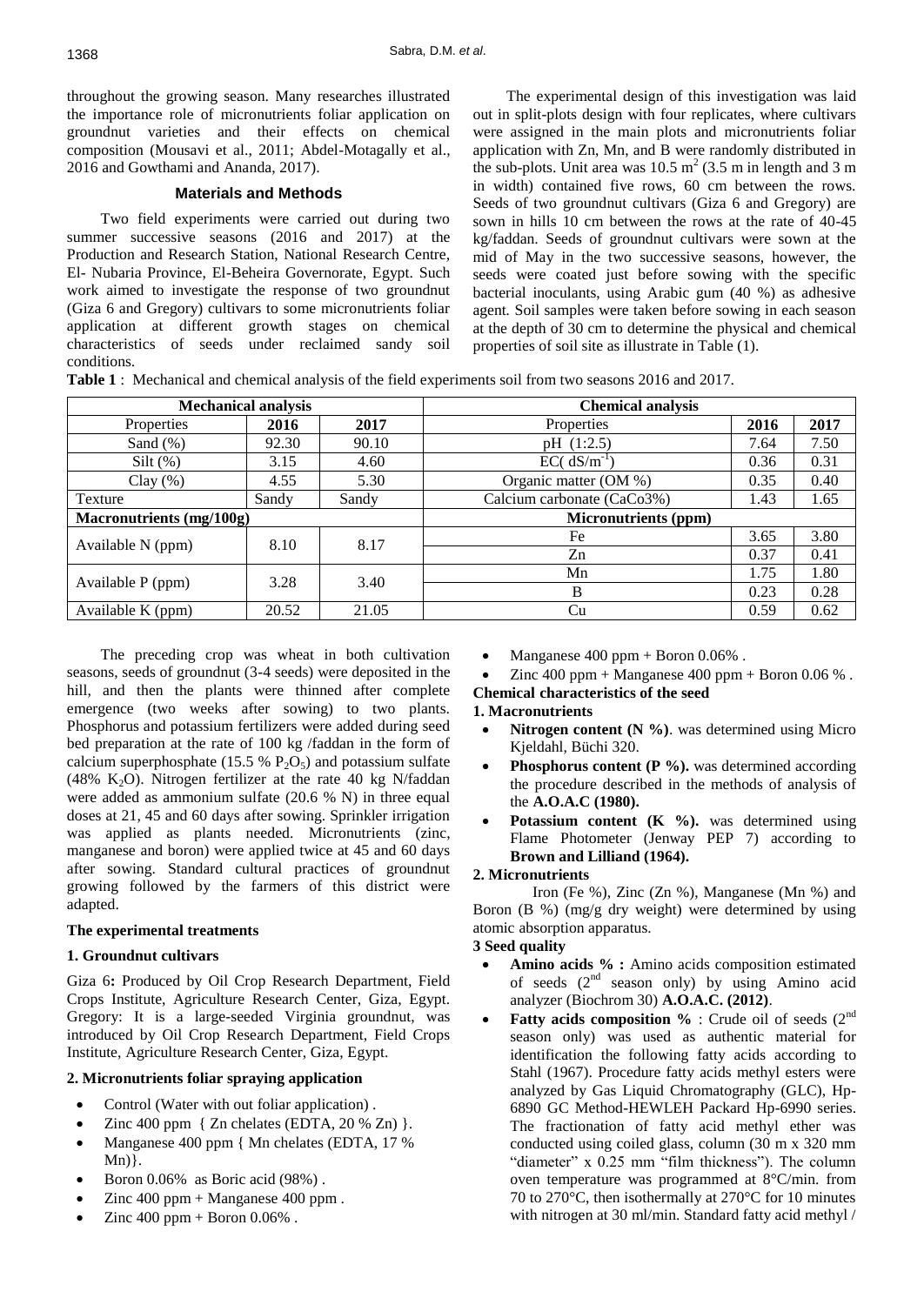esters mentioned before were used as standard authentic sample for identification of fatty acids. The amount of each individual fatty acid in the oil under investigation was determined according to Nelson *et al.* (1970) and relative percentages were calculated from the following equation: Fatty acid  $% = (Area under)$ each preak / Area under all preak) x100.

#### **Results and Discussion**

#### **Effect of groundnut cultivars and micronutrient foliar application treatments on macronutrients seed content %**

Data presented in Table (2) showed the effect of groundnut cultivars (Giza 6 and Gregory) and micronutrients foliar spraying application (control), (Zn 400 ppm), (Mn 400 ppm), (B 0.06 as boric acid), ( Zn 400 ppm + Mn 400 ppm), ( Zn 400 ppm + B 0.06), (Mn 400 ppm + B 0.06) and (Zn 400  $ppm + Mn 400 ppm + B 0.06$ ) treatments on macronutrients seed content from nitrogen, phosphor and potassium. However, the data reveal that the groundnut cultivars were differed in macronutrients seed content (%) affected by micronutrient foliar spraying application treatments, Giza 6 surpassed over Gregory cultivar in macronutrient seed content (N, P and K %). Where, seed of Giza 6 cultivar contains 4.19, 0.82 and 0.62 % for N, P and K %,

#### **Statistical analysis:**

The analysis of variance (ANOVA) procedure of split-plot design according to Snedecor and Cochran (1990). The data tasted for homogeneity before the combined analyses of the two seasons were applied according to Steel and Torrie (1980). Treatments means were compared using Duncan's (1955) test at 5% of probability.

respectively, while seed of Gregory cultivar contains 3.83, 0.73 and 0.53 for N, P and K %, respectively.

The data illustrate that the highest nutrient content and uptake by groundnut cultivars for macronutrient seed content % were obtained when the plants treated with the mixture of thrice micronutrients foliar application  $(Zn + Mn + B)$  that recorded the highest values of N, P and K % seed content for Giza 6 and Gregory cultivar followed by the dual effect of micronutrients foliar application  $(Zn + Mn)$ ,  $(Zn + B)$  and  $(Mn + B)$  in most macronutrient seed content, while most of the few values of macronutrients seed content % were observed by control treatments (without foliar application). Nassar and Osman (2008) indicated that foliar application was done twice at vegetative stage at 45 and 60 day after sowing of micronutrients (Fe, Zn and Mn) in a chelated form (EDTA) at rate of 0.3 and 4.5 g/L increased significantly N, P and K uptake under reclaimed sandy soil.

**Table 2 :** Effect of groundnut cultivars and micronutrient foliar application treatments on macronutrient (%) of seeds (2 nd seasons 2017).

|                   | Macronutrient seed content % |        |      |                |      |      |  |  |  |  |  |
|-------------------|------------------------------|--------|------|----------------|------|------|--|--|--|--|--|
| <b>Treatments</b> |                              | Giza 6 |      | <b>Gregory</b> |      |      |  |  |  |  |  |
|                   | N                            | P      | K    | N              | P    | K    |  |  |  |  |  |
| Control           | 4.00                         | 0.75   | 0.55 | 3.20           | 0.65 | 0.50 |  |  |  |  |  |
| Zn                | 4.20                         | 0.86   | 0.59 | 3.50           | 0.75 | 0.51 |  |  |  |  |  |
| Mn                | 4.18                         | 0.78   | 0.58 | 3.95           | 0.73 | 0.50 |  |  |  |  |  |
| B                 | 4.16                         | 0.83   | 0.60 | 3.90           | 0.71 | 0.52 |  |  |  |  |  |
| $Zn + Mn$         | 4.19                         | 0.85   | 0.67 | 3.98           | 0.73 | 0.53 |  |  |  |  |  |
| $Zn + B$          | 4.23                         | 0.78   | 0.68 | 4.00           | 0.69 | 0.55 |  |  |  |  |  |
| $Mn + B$          | 4.22                         | 0.88   | 0.65 | 4.05           | 0.73 | 0.53 |  |  |  |  |  |
| $Zn + Mn + B$     | 4.35                         | 0.90   | 0.69 | 4.10           | 0.83 | 0.58 |  |  |  |  |  |
| Mean              | 4.19                         | 0.83   | 0.62 | 3.83           | 0.73 | 0.53 |  |  |  |  |  |

### **Effect of groundnut cultivars and micronutrient foliar application treatments on micronutrients seed content (ppm).**

Data presented in Table (3) showed that the effect of groundnut cultivars (Giza 6 and Gregory) and micronutrients foliar spraying application (control), (Zn 400 ppm), (Mn 400 ppm), (B 0.06 as boric acid), ( Zn 400 ppm + Mn 400 ppm), ( Zn 400 ppm + B 0.06), (Mn 400 ppm + B 0.06) and (Zn 400 ppm + Mn 400 ppm + B 0.06) treatments on micronutrients seed content of Iron, zinc, manganese and boron. The data reveal that the groundnut cultivars were differed in micronutrients seed content (%) which affected by micronutrient foliar spraying application treatments, Giza 6 surpassed over Gregory cultivar in micronutrient seed content (Fe and Mn %), Giza 6 cultivar records 103.15 and 25.79 (ppm) for Fe and Mn, respectively, while Gregory cultivar records 93.52 and 23.13 (ppm) for Fe and Mn, respectively. On contrary, Gregory cultivar surpassed over Giza 6 in Zn and B, however, Gregory cultivar records 47.48 and 1.69 in Zn and B, respectively, while Giza 6 records 45.83 and 1.43 with Zn and B, respectively.

The highest micronutrient seed content were obtained by the mixture of thrice micronutrient foliar application treatment  $(Zn + Mn + B)$  for Giza 6 and Gregory cultivars which records 107.65 and 96.47, 50.65 and 55.0; 27.95 and 26.20; 1.60 and 1.83 for Fe, Zn, Mn and B, respectively. Followed by the dual effect of micronutrients foliar application  $(Zn + Mn)$ ,  $(Zn + B)$  and  $(Mn + B)$ , while the lowest values of macronutrients seed content % were observed by control treatments (without foliar application).

Generally, these results might be due to the important role of micronutrients foliar spraying treatments, micronutrients often act as cofactors in enzymatic systems and participate in redox reactions, in addition to having several other vital functions in plants. Most importantly, micronutrients are involved in the key physiological processes of photosynthesis and respiration (Marschner, 1995). However, micronutrient deficiencies can result in great deal of limitation in the physiological and metabolic processes even if the plants need only small amount of micronutrient for satisfactory crop growth and production. In order to increase production of crops with high yield and quality, an adequate fertilization of macro- and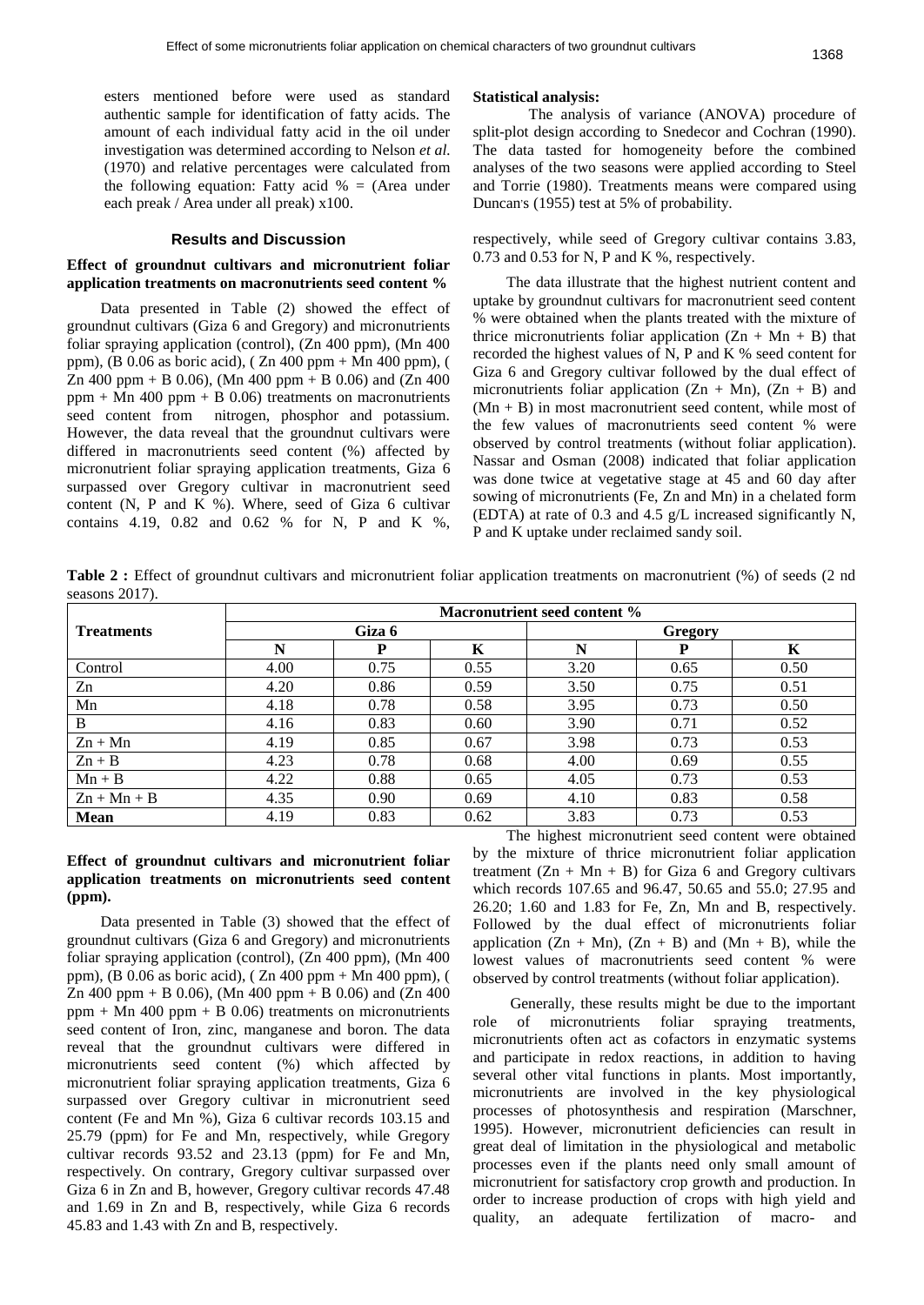micronutrients should be implemented in plant nutrition, (Sawan *et al*., 2008). Zinc functions in plants are largely associated with activity. It plays as an activator of several enzymes in plants and is directly involved in the biosynthesis of growth substances such as auxin which produces more plant cells and more dry matter that in turn will be stored in seeds as a sink. Thus seed yield increase is more expected. Some investigators have reported that foliar spraying with Zn could correct Zn deficiency, improve growth, yield and seed quality of peanut. Boron has found a wider use for agronomic and horticultural crops. Boron plays an important role in cell wall synthesis and structure and possibly membrane stability. They added that boron is associated with one or more of the following processes: calcium utilization, cell division, flowering and fruiting, water relations, and catalyst for certain reactions (Abd EL-Kader-Mona, 2013). Singh *et al*.

(1990-b) indicated that iron sulphate, zinc sulphate and Fe-EDTA on the foliage at 20, 35, 50 and 65 DAS, increased the N, P, K and Mg concentration of groundnut seeds. Helmy and Shaban (2007) indicated that the highest nutrient content and uptake by plant were obtained when treated with K combined with foliar spraying with  $(Zn + B)$ . The highest N, P and K values  $(50.1, 5.18$  and  $160$  mg kg<sup>-1</sup> soil, respectively) were observed under the combined treatment of  $(K + Zn + B)$ . The highest values of available Zn, B, Mn and Cu  $(1.19, 0.92, 3.75, \text{ and } 0.86 \text{ mg kg}^{-1} \text{ soil}, \text{respectively})$  were obtained due to the combined treatment (K+ Zn+ B). **Islam**  *et al.* **(2018)** reported that micronutrient foliar application Zn, B, and Mo had a significant effect on the seed content. The uptake of N, P, K, S, Zn, and B by grain lentil was markedly influenced by micronutrients.

**Table 3 :** Effect of groundnut cultivars and micronutrient foliar application treatments on micronutrient (ppm) of seeds (2 nd seasons 2017).

|                   | Micronutrient seed content (ppm) |       |        |      |         |       |       |      |  |  |  |
|-------------------|----------------------------------|-------|--------|------|---------|-------|-------|------|--|--|--|
| <b>Treatments</b> |                                  |       | Giza 6 |      | Gregory |       |       |      |  |  |  |
|                   | Fe                               | Zn    | Mn     | B    | Fe      | Zn    | Mn    | B    |  |  |  |
| Control           | 95.02                            | 40.33 | 24.05  | 1.30 | 89.47   | 43.48 | 20.36 | 1.45 |  |  |  |
| Zn                | 98.58                            | 46.20 | 24.80  | 1.38 | 92.49   | 44.65 | 20.98 | 1.68 |  |  |  |
| Mn                | 101.68                           | 44.50 | 25.30  | 1.35 | 93.45   | 45.65 | 21.65 | 1.64 |  |  |  |
| B                 | 105.97                           | 46.15 | 25.80  | 1.44 | 95.47   | 46.58 | 21.50 | 1.70 |  |  |  |
| $Zn + Mn$         | 102.65                           | 47.45 | 27.70  | 1.40 | 94.45   | 46.25 | 23.78 | 1.65 |  |  |  |
| $Zn + B$          | 107.60                           | 46.12 | 23.70  | 1.47 | 94.69   | 48.70 | 24.68 | 1.78 |  |  |  |
| $Mn + B$          | 105.98                           | 45.30 | 26.98  | 1.50 | 91.65   | 49.60 | 25.90 | 1.80 |  |  |  |
| $Zn + Mn + B$     | 107.65                           | 50.65 | 27.95  | 1.60 | 96.47   | 55.00 | 26.20 | 1.83 |  |  |  |
| Mean              | 103.15                           | 45.83 | 25.79  | 1.43 | 93.52   | 47.48 | 23.13 | 1.69 |  |  |  |

## **Effect of micronutrient foliar application treatments on essential amino acids composition**

Groundnut seeds were vital source of protein which contains all the essential amino acids which characterized a very important for normal body growth and metabolism process (Hoffmann and Falvo 2004). Groundnut protein became important source as food and feed, especially in developing countries where suffering from protein decreasing for animal sources are not within the means of the majority of the people (Yaw *et al*., 2008 and Yenagi *et al.,* 2015). The data presented in Table (4) illustrate the effect of micronutrients foliar application treatments; control, Zn, Mn,  $B, Zn + Mn, Zn + B, Mn + B$  and  $Zn + Mn + B$  on essential amino acid composition of groundnut seeds protein (lucine, isolucine, tyrosine, phenylalanine, lysine, therionine, valine and methionine). The highest values of lucine, isolucine, lysine, therionine and tyrosine recorded by the thrice micronutrients foliar application treatment  $(Zn + Mn + B)$ , methionine amino acid recorded the greatest value by Zn, Mn and Mn + B treatments, phenylalanine and valine amino acid recorded the highest value by Zn foliar application treatment. Regarding to mean values of saturated amino acid profile of seed protein and (Fig. 7), it can be observed that Lucine and Phenylalanine acids were the major content of essential amino acid in the seed protein content by 2.61 and 2.11mg/g dry weight, respectively, followed by Valine (1.68), Tyrosine (1.65), Lysine (1.56), Isolucine (1.35), Therionine (1.12), and Methionine (0.63) mg/g dry weight.

**Table 4 :** Effect of micronutrient foliar application treatments on essential amino acids composition (mg/g dry weight) in 2017 season.

| <b>Treatments</b><br>foliar application | lucine | cine<br>Isolu | Lysine | Therionine | Methionine | Phenylalani<br>e° | Valine | Tyrosine |
|-----------------------------------------|--------|---------------|--------|------------|------------|-------------------|--------|----------|
| Control                                 | 2.20   | 1.15          | 1.37   | 0.98       | 0.58       | 2.05              | 1.48   | 1.36     |
| Zn                                      | 2.65   | 1.39          | 1.51   | 1.14       | 0.65       | 2.15              | 1.77   | 1.70     |
| Mn                                      | 2.69   | 1.40          | 1.60   | 1.16       | 0.65       | 2.14              | 1.74   | 1.74     |
| B                                       | 2.71   | 1.40          | 1.67   | 1.14       | 0.62       | 2.12              | 1.70   | 1.71     |
| $Zn + Mn$                               | 2.59   | 1.39          | 1.47   | 1.12       | 0.64       | 2.11              | 1.65   | 1.55     |
| $Zn + B$                                | 2.61   | 1.33          | 1.63   | 1.12       | 0.64       | 2.11              | 1.66   | 1.74     |
| $Mn + B$                                | 2.67   | 1.32          | 1.59   | 1.14       | 0.65       | 2.09              | 1.73   | 1.64     |
| $Zn + Mn + B$                           | 2.80   | 1.43          | 1.67   | 1.18       | 0.64       | 2.14              | 1.70   | 1.82     |
| <b>Means</b>                            | 2.61   | 1.35          | 1.56   | 1.12       | 0.63       | 2.11              | 1.68   | 1.65     |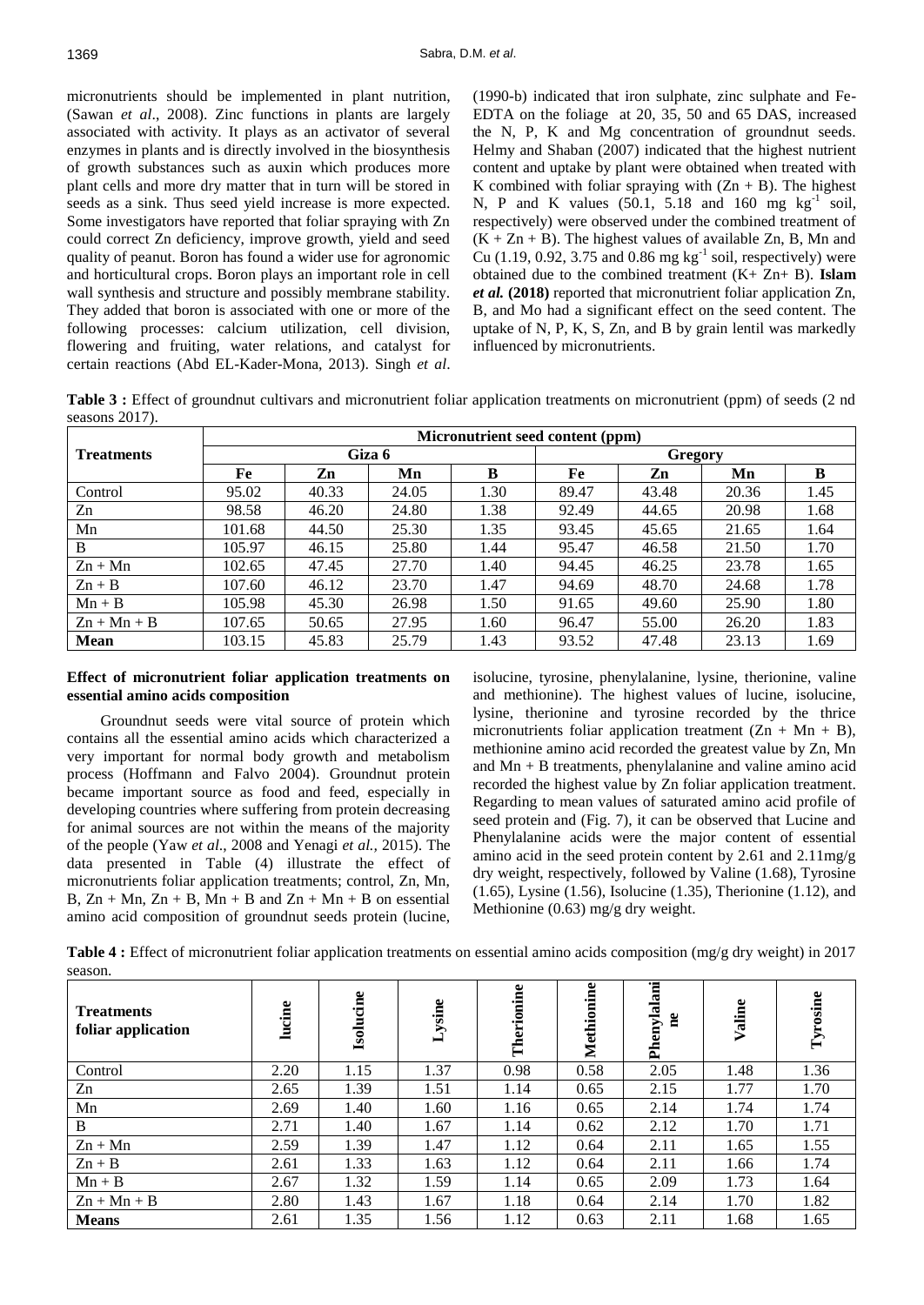# **Effect of the interaction between groundnut cultivars and micronutrient foliar application on essential amino acids composition**

The data presented in Table (5) showed the effect of the interaction between groundnut cultivars and micronutrient foliar application on essential amino acids composition. The data revealed that Giza 6 surpassed over Gregory cultivars in most essential amino acid composition except lysine acid. The amino acid profile shows that lucine, Isolucine, lysine, therionine, methionine, phenylalanine, valine and tyrosine recorded 2.63 and 2.59, 1.39 and 1.31, 1.55 and 1.57, 1.13 and 1.11, 0.66 and 0.60, 2.14 and 2.09, 1.69 and 1.67, 1.70 and 1.61mg/g dry weight, by Giza 6 and Gregory cultivar, respectively.

**Table 5 :** Effect of the interaction between groundnut cultivars and micronutrient foliar application on essential amino acids composition (mg/g dry weight) in 2017 season.

| Cultivars | <b>Treatments foliar</b><br>application | lucine | Isolucine | Lysine | Therionine | Methionine | Phenylalanine | Valine | Tyrosine |
|-----------|-----------------------------------------|--------|-----------|--------|------------|------------|---------------|--------|----------|
|           | Control                                 | 2.40   | 1.29      | 1.48   | 0.92       | 0.60       | 2.10          | 1.41   | 1.46     |
|           | Zn                                      | 2.67   | 1.38      | 1.50   | 1.11       | 0.71       | 2.15          | 1.80   | 1.75     |
|           | Mn                                      | 2.66   | 1.41      | 1.49   | 1.18       | 0.69       | 2.12          | 1.76   | 1.72     |
| $\bullet$ | B                                       | 2.70   | 1.41      | 1.65   | 1.17       | 0.63       | 2.11          | 1.66   | 1.82     |
| Giza      | $Zn + Mn$                               | 2.55   | 1.47      | 1.49   | 1.11       | 0.68       | 2.12          | 1.64   | 1.59     |
|           | $Zn + B$                                | 2.58   | 1.30      | 1.59   | 1.14       | 0.63       | 2.16          | 1.68   | 1.80     |
|           | $Mn + B$                                | 2.65   | 1.34      | 1.56   | 1.18       | 0.70       | 2.17          | 1.84   | 1.64     |
|           | $Zn + Mn + B$                           | 2.86   | 1.48      | 1.65   | 1.19       | 0.64       | 2.16          | 1.69   | 1.85     |
|           | <b>Means</b>                            | 2.63   | 1.39      | 1.55   | 1.13       | 0.66       | 2.14          | 1.69   | 1.70     |
|           | Control                                 | 1.99   | 1.01      | 1.25   | 1.03       | 0.55       | 2.00          | 1.54   | 1.26     |
|           | Zn                                      | 2.63   | 1.39      | 1.52   | 1.16       | 0.59       | 2.14          | 1.74   | 1.64     |
|           | Mn                                      | 2.72   | 1.39      | 1.71   | 1.14       | 0.61       | 2.15          | 1.71   | 1.76     |
| Gregory   | B                                       | 2.71   | 1.39      | 1.69   | 1.10       | 0.60       | 2.13          | 1.74   | 1.59     |
|           | $Zn + Mn$                               | 2.63   | 1.31      | 1.45   | 1.12       | 0.60       | 2.09          | 1.65   | 1.50     |
|           | $Zn + B$                                | 2.63   | 1.35      | 1.67   | 1.10       | 0.64       | 2.05          | 1.64   | 1.68     |
|           | $Mn + B$                                | 2.69   | 1.30      | 1.62   | 1.10       | 0.60       | 2.01          | 1.62   | 1.63     |
|           | $Zn + Mn + B$                           | 2.73   | 1.37      | 1.68   | 1.16       | 0.64       | 2.12          | 1.71   | 1.78     |
|           | <b>Means</b>                            | 2.59   | 1.31      | 1.57   | 1.11       | 0.60       | 2.09          | 1.67   | 1.61     |

## **Effect of micronutrient foliar application treatments on non-essential amino acids composition**

The data presented in Table (6) illustrate the effect of micronutrients foliar application treatments; control, Zn, Mn, B,  $Zn + Mn$ ,  $Zn + B$ ,  $Mn + B$  and  $Zn + Mn + B$  on nonessential amino acid composition of groundnut seed protein; aspartic, serine, glutamic, glycine, alanine, histidine, argnine, proline and cystine. the highest value of aspartic and glutamic amino acid recorded by B treatment foliar application with 4.42 and 7.95, respectively, the effect of Zn + Mn micronutrient foliar spraying treatment recorded the highest value of serine and histidine by 1.92 and 1.10 mg/g dry weight, respectively, while, glycine, alanine, argnine and proline amino acid recorded the highest value 3.01, 1.93, 4.78 and 1.88 mg/g dry weight, respectively, by the thrice micronutrient foliar application treatments  $(Zn + Mn + B)$ . While, cystine amino acid recorded the highest value 1.11by the dual effect of micronutrient foliar spraying treatment (Zn  $+$  B).

Concerning tomeans ofnon-essential amino acids composition (mg/g dry weight) Fig. (9),The data revealed that the highest values of non-essential amino acid profile were observed in glutamic, argnine and aspartic that recorded 7.61, 4.66 and 4.16 mg/g dry weight, respectively, followed by glycine (2.57), proline (1.81), serine (1.77), alanine  $(1.77)$ , histidine  $(1.05)$  and cystine  $(0.99)$  mg/g dry weight.

These results were agreement with those obtained by Abdualrahman (2013) that recorded that, Glutamic and Aspartic amino acids recorded the major values. Ingale and Shrivastava (2011) indicated that groundnut seeds contained Essential Amino Acid (EAA) and non essential Amino Acid (NEAA) composition of the test protein. He reported that the tested protein of oil seed like groundnut is a good source of essential amino acids notably argnine, glycine, leucine, alanine and methionine, the other amino acids in moderate amounts, Serine is the most limiting amino acid, in developing countries, there is high interest and request of oilseeds for utilization of animal and human feeds and for oil extracting industries, sunflower, safflower and groundnut seeds are an excellent source of oil. With percentage oil content of 40-50%, it compares favorably with the richest oil producing legumes like peanut and soybeans.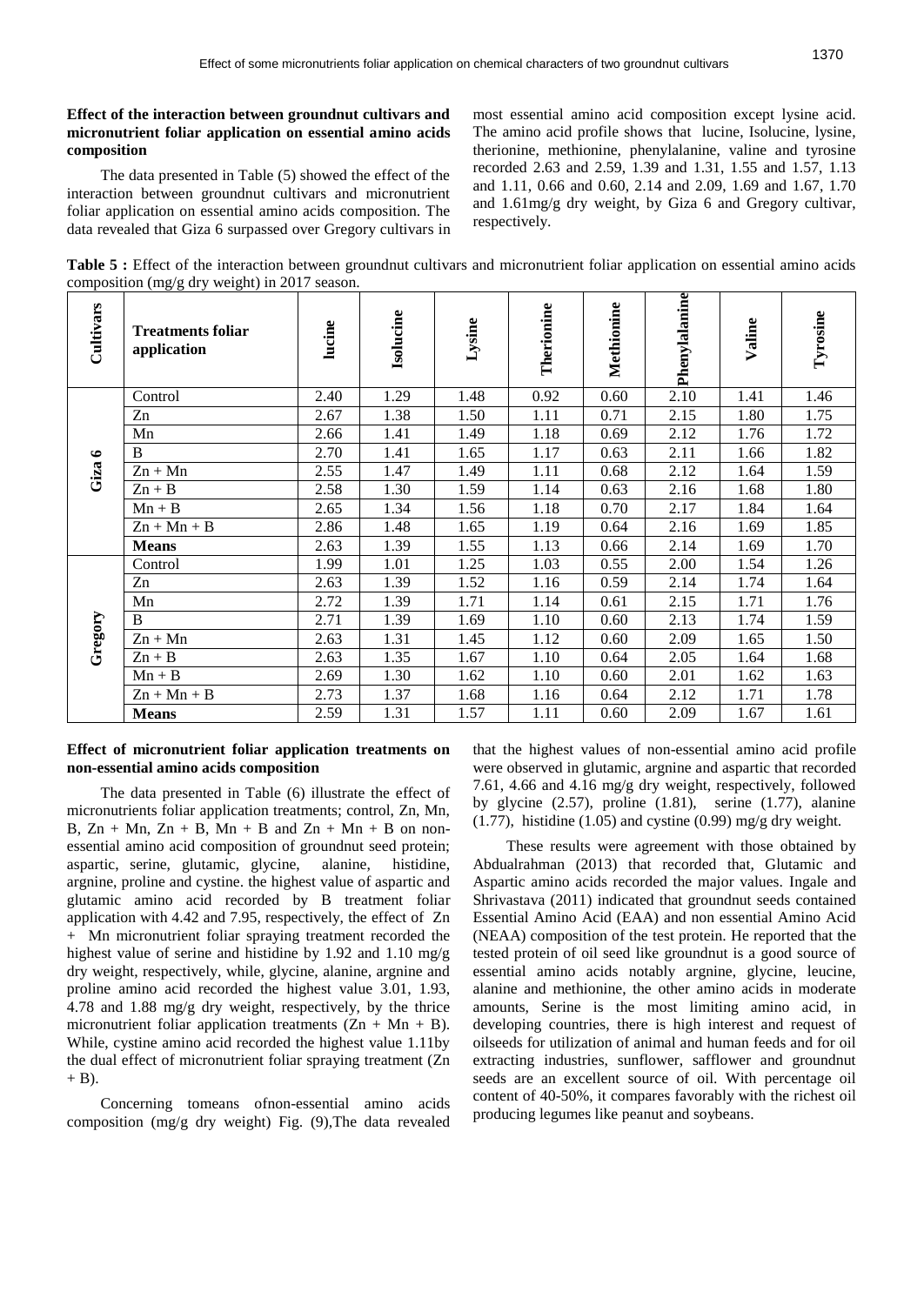| <b>Treatments</b><br>foliar<br>application | spartic | Serine | Glutamic | Glycine | ω<br>anin<br>₹ | Histidine | rgnine | Proline | Cystine |
|--------------------------------------------|---------|--------|----------|---------|----------------|-----------|--------|---------|---------|
| <b>Control</b>                             | 3.42    | 1.55   | 7.12     | 2.07    | 1.53           | 0.93      | 4.46   | 1.68    | 0.81    |
| Zn                                         | 4.36    | 1.83   | 7.72     | 2.57    | 1.80           | 1.09      | 4.58   | 1.80    | 1.01    |
| Mn                                         | 4.37    | 1.91   | 7.90     | 2.58    | 1.90           | 1.09      | 4.68   | 1.79    | 0.93    |
| B                                          | 4.42    | 1.76   | 7.95     | 2.51    | 1.87           | 1.08      | 4.72   | 1.81    | 0.92    |
| $\mathbf{Zn} + \mathbf{Mn}$                | 4.08    | 1.92   | 7.15     | 2.57    | 1.59           | 1.10      | 4.72   | 1.83    | 1.03    |
| $\mathbf{Zn} + \mathbf{B}$                 | 4.24    | 1.76   | 7.56     | 2.37    | 1.76           | 1.05      | 4.71   | 1.85    | 1.11    |
| $Mn + B$                                   | 4.18    | 1.72   | 7.53     | 2.88    | 1.85           | 1.02      | 4.66   | 1.83    | 0.87    |
| $\mathbf{Zn} + \mathbf{Mn} + \mathbf{B}$   | 4.27    | 1.76   | 7.94     | 3.01    | 1.93           | 1.09      | 4.78   | 1.88    | 0.94    |
| <b>Means</b>                               | 4.16    | 1.77   | 7.61     | 2.57    | 1.77           | 1.05      | 4.66   | 1.81    | 0.95    |

**Table 6 :** Effect of micronutrient foliar application treatments on non-essential amino acids composition (mg/g dry weight) in 2017 season.

#### **Effect of the interaction between groundnut cultivars and micronutrient foliar application on non-essential amino acids composition**

The data presented in Table (7) show that the effect of the interaction between groundnut cultivars and micronutrient foliar application on non-essential amino acids composition. The data showed that Giza 6 surpassed over Gregory cultivar in most non essential amino acid; aspartic, serine, glutamic, glycine, argnine, proline and cystine, while Gregory cultivar recorded highest value of alanine, histidine.

These results in harmony with this obtained by Radhakrishnan *et al*. (2014) who decided that some tested groundnut cultivars had higher content of amino acid (Asp, Thr, Ser, Glu, Pro, Gly, Ala, Cys, Val, Met, Ile, Leu, Tyr, Phe, His, Lys, and Arg) than other groundnut cultivars. Meanwhile, Muniappan *et al.* (2016) stated that the protein contents varied among the different cultivars of groundnut cultivars, and there was a slightly difference in protein content among the different cultivars.

**Table 7 :** Effect of the interaction between groundnut cultivars and micronutrient foliar application on non-essential amino acids composition (mg/g dry weight) in 2017 season.

| Cultivars | <b>Treatments foliar</b><br>application | Aspartic | <b>Serine</b> | Glutamic | Glycine | <b>Alanine</b> | Histidine | Argnine | Proline | Cystine |
|-----------|-----------------------------------------|----------|---------------|----------|---------|----------------|-----------|---------|---------|---------|
|           | Control                                 | 3.58     | 1.70          | 7.58     | 2.30    | 1.40           | 0.90      | 4.72    | 1.65    | 0.83    |
|           | Zn                                      | 4.41     | 1.75          | 7.90     | 2.55    | 1.76           | 1.09      | 4.90    | 1.84    | 1.09    |
|           | Mn                                      | 4.46     | 1.97          | 7.92     | 2.57    | 1.95           | 1.09      | 4.96    | 1.78    | 1.00    |
| $\bullet$ | B                                       | 4.71     | 1.78          | 7.99     | 2.54    | 1.93           | 1.09      | 5.07    | 1.82    | 0.94    |
| Giza      | $Zn + Mn$                               | 4.13     | 2.40          | 7.60     | 2.84    | 1.42           | 1.10      | 4.89    | 1.85    | 1.10    |
|           | $Zn + B$                                | 4.22     | 1.86          | 7.76     | 2.37    | 1.75           | 1.05      | 4.85    | 1.87    | 0.98    |
|           | $Mn + B$                                | 4.14     | 1.96          | 7.78     | 3.33    | 1.95           | 1.02      | 4.92    | 1.86    | 0.91    |
|           | $Zn + Mn + B$                           | 4.24     | 1.99          | 7.95     | 3.36    | 2.00           | 1.07      | 4.95    | 1.89    | 0.92    |
|           | <b>Means</b>                            | 4.24     | 1.93          | 7.81     | 2.73    | 1.76           | 1.05      | 4.91    | 1.82    | 0.97    |
|           | Control                                 | 3.27     | 1.39          | 6.66     | 1.83    | 1.65           | 0.95      | 4.20    | 1.70    | 0.79    |
|           | Zn                                      | 4.31     | 1.91          | 7.54     | 2.58    | 1.83           | 1.09      | 4.26    | 1.75    | 0.93    |
|           | Mn                                      | 4.27     | 1.84          | 7.87     | 2.59    | 1.84           | 1.09      | 4.39    | 1.80    | 0.85    |
| Gregory   | B                                       | 4.13     | 1.73          | 7.90     | 2.48    | 1.81           | 1.07      | 4.36    | 1.80    | 0.90    |
|           | $Zn + Mn$                               | 4.02     | 1.43          | 6.70     | 2.30    | 1.75           | 1.10      | 4.55    | 1.81    | 0.95    |
|           | $Zn + B$                                | 4.25     | 1.65          | 7.35     | 2.37    | 1.76           | 1.04      | 4.57    | 1.82    | 1.23    |
|           | $Mn + B$                                | 4.22     | 1.47          | 7.27     | 2.43    | 1.74           | 1.02      | 4.40    | 1.79    | 0.83    |
|           | $Zn + Mn + B$                           | 4.30     | 1.53          | 7.92     | 2.65    | 1.85           | 1.10      | 4.60    | 1.87    | 0.95    |
|           | <b>Means</b>                            | 4.09     | 1.62          | 7.40     | 2.40    | 1.78           | 1.06      | 4.42    | 1.79    | 0.93    |

**Effect of groundnut cultivars and some micronutrients foliar application on saturated fatty acids composition**

Composition of fatty acids in groundnut oil significantly affects on the quality, flavor and nutritional value of the products. The eight main fatty acids in groundnut oil were palmitic (C 16:0), stearic (C 18:0), oleic (C18:1), linoleic, linolenic (C 18:3), arachidic (C 20:0), behenic (C22:0) and lignoceric (C 24:0). However, three fatty acids i.e. palmitic, oleic and linoleic were presented about 80-90 % from total fatty acids composition in groundnut oil (Hassan and Ahmed, 2012).

Data in Table (8) showed that the saturated fatty acid composition profile of groundnut oil of Giza 6 and Gregory cultivars included; palmitic (C16:0), stearic (C 18:0), arachidic (C 20:0), behenic (C 22:0), lignoceric (C 24:0) under the studied micronutrients foliar application treatments, profile data illustrated that the saturated fatty acids affected slightly by micronutrient foliar application treatment and groundnut cultivars. Regarding to the saturated fatty acid; palmitic (C 16:0), stearic (C 18:0) and behenic (C 22:0) were represented to the main components. palmitic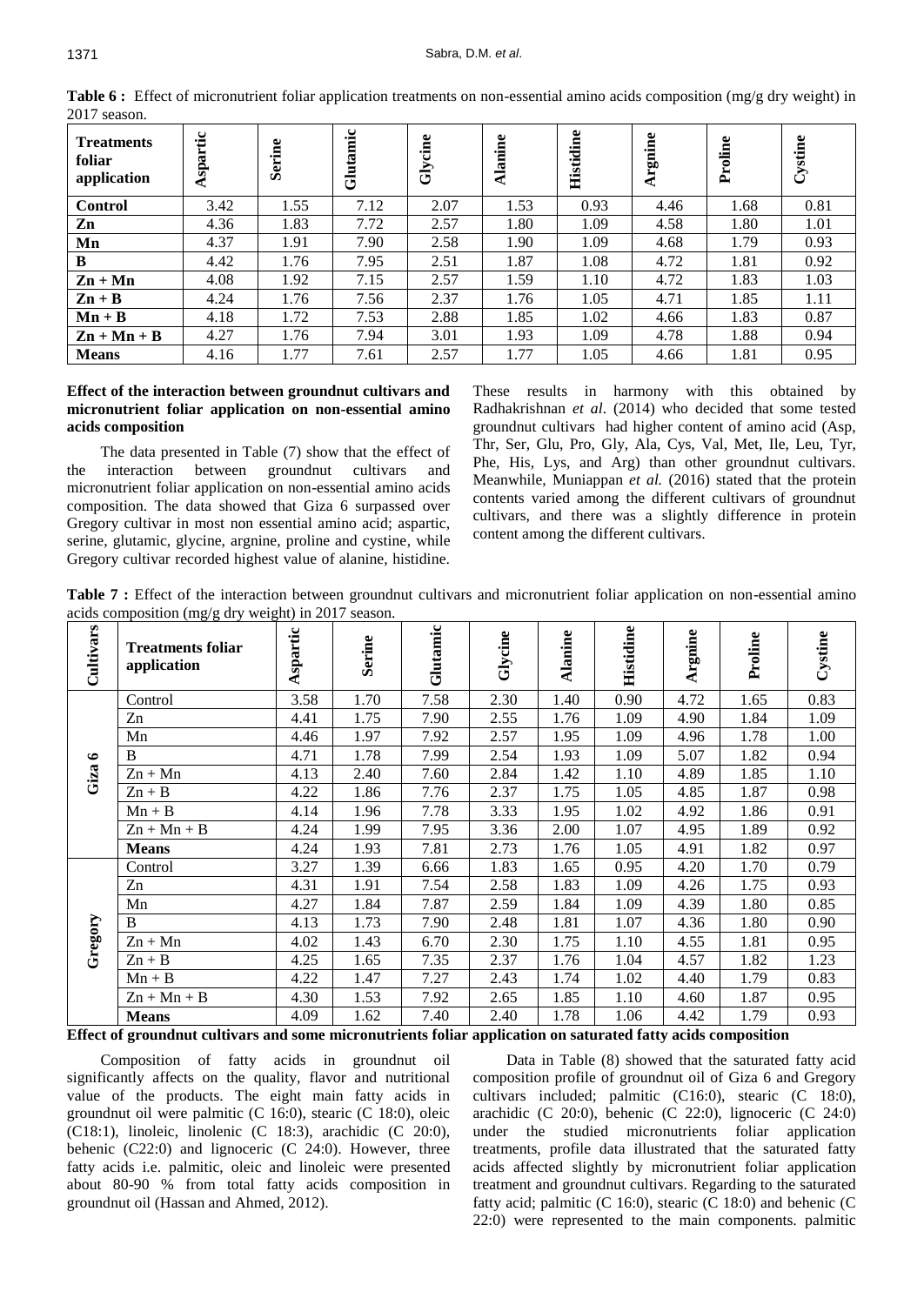fatty acid ranged from 11.03 mg/g dry weight by control treatment to 11.89 mg/g dry weight by B spraying foliar application with Giza 6 cultivar treatment. On the other hand, Gregory cultivar ranged from 11.25 mg/g dry weight by using control treatment to 12.10 mg/g dry weight by using Mn + B spraying foliar application. While, Stearic acid ranged from 2.10 mg/g dry weight by control treatment to 2.60 mg/g dry weight by using  $Zn + Mn + B$  spraying foliar application with Giza 6 cultivar. Gregory cultivar ranged from 2.18 mg/g dry weight by using control treatment to 2.86  $mg/g$  dry weight, when treated with  $Zn + Mn$  spraying foliar application. Arachidic fatty acid shows that, Giza 6 ranged from 1.08 mg/g dry weight with the control treatment to 1.75 mg/g dry weight with the treatment  $Zn + Mn + B$  spraying foliar application and ranged from 1.09 mg/g dry weight with the treatment control treatment to 1.45 mg/g dry weight with the treatment Zn spraying foliar application with Gregory cultivar. Behenic fatty acid ranged from 2.10 mg/g dry weight with the control treatment to 2.66 mg/g dry weight with the dual micronutrient foliar application  $(Mn + B)$  by Giza 6 cultivar, and ranged from 2.30 mg/g dry weight by control treatment to 2.95 mg/g dry weight with the treatment  $(Zn + Mn + B)$  spraying foliar application by Gregory cultivar, while Lignoceric fatty acid ranged from 1.15 mg/g dry weight for control treatment to 1.72 mg/g dry weight with the treatment  $(Zn + Mn + B)$  spraying foliar application with Giza 6, and ranged from 1.35 mg/g dry weight by control treatment to 1.59 mg/g dry weight spraying foliar application  $(Zn + Mn)$  with Gregory cultivar.

Table 8 : Effect of interaction between foliar application with some micronutrients and groundnut cultivars on saturated fatty acids composition.

|          |                  |                 |                | Saturated Fatty acids composition (%) |                |            |
|----------|------------------|-----------------|----------------|---------------------------------------|----------------|------------|
| cultivar | <b>Treatment</b> | <b>Palmitic</b> | <b>Stearic</b> | <b>Arachidic</b>                      | <b>Behenic</b> | Lignoceric |
|          |                  | (C16:0)         | (C18:0)        | (C20:0)                               | (C22:0)        | (C24:0)    |
|          | Control          | 11.03           | 2.10           | 1.08                                  | 2.10           | 1.15       |
|          | Zn               | 11.26           | 2.59           | 1.25                                  | 2.45           | 1.71       |
|          | Mn               | 11.50           | 2.53           | 1.34                                  | 2.17           | 1.43       |
|          | B                | 11.89           | 2.39           | 1.74                                  | 2.15           | 1.30       |
| Giza 6   | $Zn + Mn$        | 11.51           | 2.47           | 1.35                                  | 2.36           | 1.41       |
|          | $Zn + B$         | 11.60           | 2.55           | 1.23                                  | 2.20           | 1.23       |
|          | $Mn + B$         | 11.75           | 2.45           | 1.25                                  | 2.66           | 1.43       |
|          | $Zn + Mn + B$    | 11.20           | 2.60           | 1.75                                  | 2.50           | 1.72       |
|          | <b>Mean</b>      | 11.47           | 2.46           | 1.37                                  | 2.37           | 1.42       |
|          | Control          | 11.25           | 2.18           | 1.09                                  | 2.30           | 1.35       |
|          | Zn               | 11.31           | 2.50           | 1.45                                  | 2.40           | 1.67       |
|          | Mn               | 11.88           | 2.49           | 1.31                                  | 2.86           | 1.57       |
| Gregory  | B                | 11.55           | 2.55           | 1.31                                  | 2.64           | 1.44       |
|          | $Zn + Mn$        | 11.75           | 2.86           | 1.29                                  | 2.38           | 1.59       |
|          | $Zn + B$         | 12.00           | 2.76           | 1.23                                  | 2.83           | 1.58       |
|          | $Mn + B$         | 12.10           | 2.85           | 1.15                                  | 2.75           | 1.36       |
|          | $Zn + Mn + B$    | 11.50           | 2.80           | 1.25                                  | 2.95           | 1.40       |
|          | <b>Mean</b>      | 11.67           | 2.62           | 1.26                                  | 2.64           | 1.50       |

#### **Effect of groundnut cultivars and some micronutrients foliar application on unsaturated fatty acids composition**

Data in Table (9) showed the unsaturated fatty acid composition profile of groundnut oil of Giza 6 and Gregory cultivars included; oleic (C 18:1), linoleic (C 18:2) and linolenic (C18:3) under the studied micronutrients foliar application treatments. Data profile illustrated that the unsaturated fatty acids affected slightly by micronutrient foliar application treatment and groundnut cultivars.

This data revealed that slightly differences were detected between interacted treatments of groundnut cultivar and micronutrients foliar application treatments on fatty acid composition. While, the highest value of oleic fatty acid records 51.44 % with Gregory cultivar by the treatment  $\text{Zn}$  + Mn + B foliar application treatment and the lowest value recorded the same cultivar and control treatment (48.10 %). On the other side, Giza 6 cultivar records the highest value, 50.78 % when treated by  $Zn + Mn$  foliar application and records the lowest value with the control treatment 47.50 %.

On the other hand, linoleic unsaturated fatty acid records with Gregory cultivar the highest value by the single micronutrient foliar application (Zn) 27.71 %, while the lowest value was 27.10 % with the control treatment, comparing with Giza 6 cultivar, the highest value was 28.75 % achieved with  $Zn + Mn + B$  treatment., while the lowest value was 27.74 % by the control treatment. Gregory cultivar recorded the highest value of linolenic (1.89) by the dual micronutrient foliar application  $(Mn + B)$ , while the lowest value recorded 1.52 by control treatment. While, Giza 6 cultivar recorded the highest value of linolenic 1.76 by the thrice micronutrient foliar application  $(Zn + Mn + B)$ , while the lowest value for the same cultivar recorded 1.30 by control treatment. The highest mean value of oleic fatty acid records by Gregory cultivar, 50.57 % and 27.44 for linoleic fatty acid, comparing with Giza 6 cultivar where records 49.58 % from oleic fatty acid and 28.31 % from linoleic fatty acid. These results agreed with (El-Gindy 1988, Goyal and Mansour 2015, El-Hagarey et al. 2015, Mansour et al 2019 a,b, Mansour et al 2015 a,d, and Mansour et al 2016a,c), this was agreed with (Mansour 2006, 2012, 2015 and Mansour and Goyal, 2015, Mansour 2015, Mansour et al., 2015 a, b, c; Mansour et al., 2016a, b, c). These results are in agreements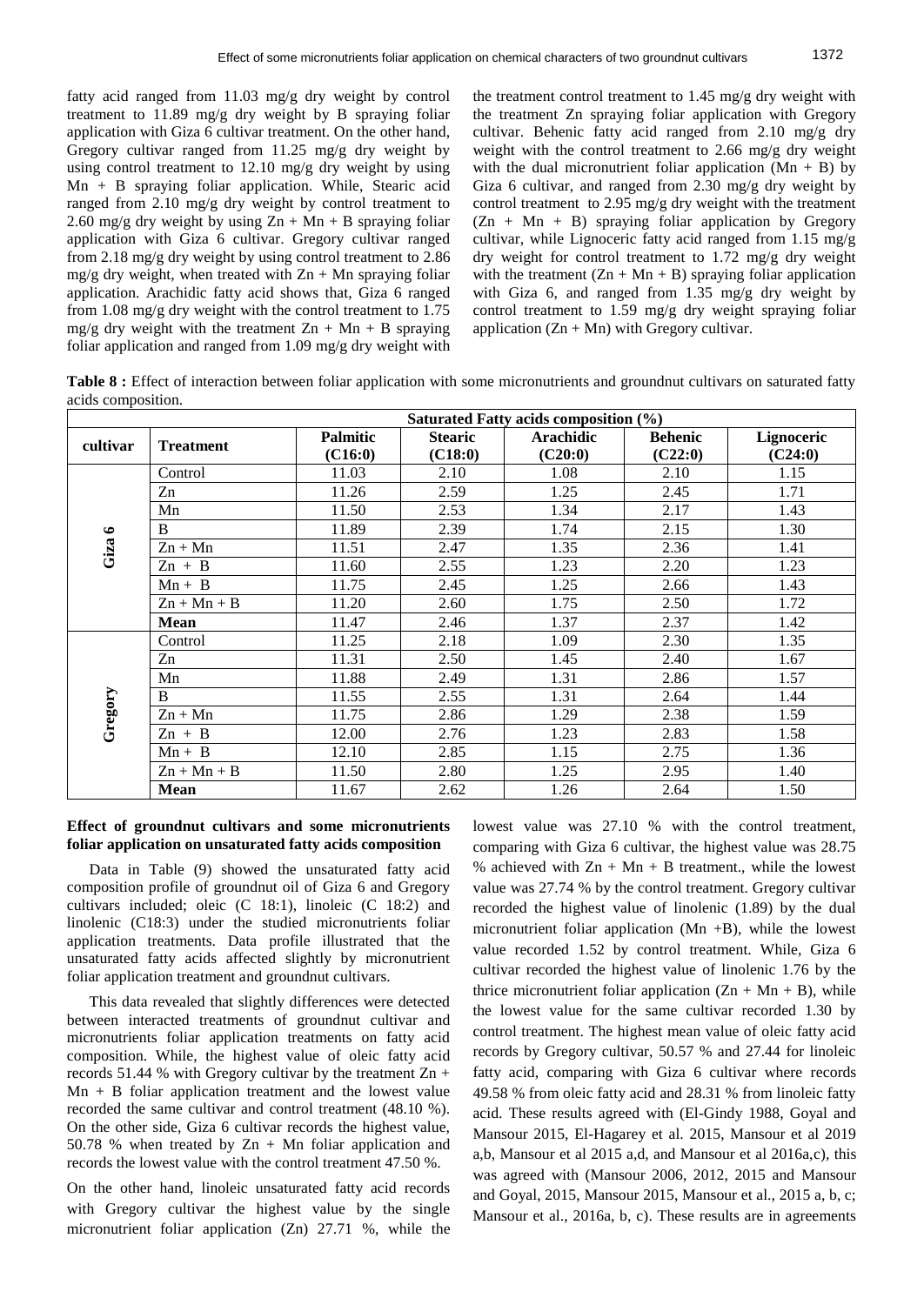.

with those obtained by Mandal et al. (2006) who stated that Gregory cultivar was the highest value of oleic as unsaturated fatty acids, as well as the lowest value of Linoleic fatty acid. On the contrary, Giza 6 cultivar presented high level of linoleic fatty acid and lowest value of oleic. palmitic, oleic and linoleic represented about 86-93 % from fatty acid composition. Two saturated fatty acids i.e. oleic (C 18:2) and linoleic (C 18:2) were represented approximately 80 % of total fatty acid composition of oil, quality of groundnut oil depended on height percentage of oleic to linoleic (Ahmed and Young, 1982).

| Table 9 : Effect of foliar application with some micronutrients and ground nut cultivars on unsaturated fatty acids composition |
|---------------------------------------------------------------------------------------------------------------------------------|
|---------------------------------------------------------------------------------------------------------------------------------|

| Unsaturated fatty acids composition $(\% )$ |                  |                         |                     |                      |  |  |  |  |  |
|---------------------------------------------|------------------|-------------------------|---------------------|----------------------|--|--|--|--|--|
| cultivar                                    | <b>Treatment</b> | <b>Oleic</b><br>(C18:1) | Linoleic<br>(C18:2) | Linolenic<br>(C18:3) |  |  |  |  |  |
|                                             | Control          | 47.50                   | 27.74               | 1.30                 |  |  |  |  |  |
|                                             | Zn               | 49.95                   | 28.20               | 1.70                 |  |  |  |  |  |
|                                             | Mn               | 50.37                   | 28.04               | 1.52                 |  |  |  |  |  |
|                                             | $\mathbf{B}$     | 48.94                   | 28.69               | 1.73                 |  |  |  |  |  |
| Giza 6                                      | $Zn + Mn$        | 50.78                   | 27.93               | 1.64                 |  |  |  |  |  |
|                                             | $Zn + B$         | 49.66                   | 28.43               | 1.39                 |  |  |  |  |  |
|                                             | $Mn + B$         | 49.76                   | 28.71               | 1.37                 |  |  |  |  |  |
|                                             | $Zn + Mn + B$    | 49.70                   | 28.75               | 1.76                 |  |  |  |  |  |
|                                             | <b>Mean</b>      | 49.58                   | 28.31               | 1.55                 |  |  |  |  |  |
|                                             | Control          | 48.10                   | 27.10               | 1.52                 |  |  |  |  |  |
|                                             | Zn               | 50.54                   | 27.71               | 1.65                 |  |  |  |  |  |
|                                             | Mn               | 50.88                   | 27.65               | 1.60                 |  |  |  |  |  |
|                                             | B                | 50.33                   | 27.52               | 1.72                 |  |  |  |  |  |
|                                             | $Zn + Mn$        | 50.98                   | 27.55               | 1.85                 |  |  |  |  |  |
| Gregory                                     | $Zn + B$         | 51.13                   | 27.19               | 1.75                 |  |  |  |  |  |
|                                             | $Mn + B$         | 51.15                   | 27.30               | 1.89                 |  |  |  |  |  |
|                                             | $Zn + Mn + B$    | 51.44                   | 27.50               | 1.60                 |  |  |  |  |  |
|                                             | <b>Mean</b>      | 50.57                   | 27.44               | 1.70                 |  |  |  |  |  |

## **Effect of foliar application with micronutrients and groundnut cultivars on fatty acid quality parameters of groundnut**

Data presented in Table (10) illustrated the effect of micronutrients foliar application, Zn, Mn, B and their combinations with groundnut cultivars, Giza 6 and Gregory on fatty acid quality parameters i.e. oleic to linoleic ratio (O / L ratio), total saturated fatty acid, total unsaturated fatty acids and total saturated/total unsaturated fatty acids ratio.

The data shows that, the least value on Giza 6 cultivar of oleic to linoleic ratio (O/L ratio) was achieved with control treatment (1.71), but the top value of O/L ratio was 1.82 achieved with  $Zn + Mn$  foliar application treatment. On the other side, Gregory cultivar recorded the highest value of oleic to linoleic ratio, 1.88 when treated with dual effect of micronutrient foliar application  $Zn + B$ . On the contrary, the least value of O/L ratio recorded 1.77 with Gregory cultivar when treated with control treatment.

These results are in harmony with the obtained by Mohamed-Eman *et al.* (2010) who showed that all studied cultivars contained high amounts of oleic fatty acid (47.7- 52.9 %) and low amounts of linolenic fatty acid (0.11- 0.46%).

**Table 10 :** Effect of foliar application with micronutrients and groundnut cultivars on fatty acid parameters of groundnut (2017 seasons).

|                                         |                        | Giza 6 cultivar            |                      | Gregory cultivar |                |                    |                          |           |  |  |
|-----------------------------------------|------------------------|----------------------------|----------------------|------------------|----------------|--------------------|--------------------------|-----------|--|--|
| <b>Foliar application</b><br>treatments | ratio<br>$\frac{1}{2}$ | ರ<br>Total<br>tat<br>satun | unsaturated<br>Total | Sat\unsat        | ratio<br>$\Xi$ | saturated<br>Total | ted<br>unsatura<br>Total | Sat/unsat |  |  |
| Control                                 | 1.71                   | 17.46                      | 76.54                | 0.23             | 1.77           | 18.17              | 76.72                    | 0.24      |  |  |
| Zn                                      | 1.77                   | 19.26                      | 79.85                | 0.24             | 1.82           | 19.33              | 79.90                    | 0.24      |  |  |
| Mn                                      | 1.80                   | 18.97                      | 79.93                | 0.24             | 1.84           | 20.11              | 80.13                    | 0.25      |  |  |
| B                                       | 1.71                   | 19.47                      | 79.36                | 0.25             | 1.83           | 19.49              | 79.57                    | 0.24      |  |  |
| $Zn + Mn$                               | 1.82                   | 19.10                      | 80.35                | 0.24             | 1.85           | 19.87              | 80.38                    | 0.25      |  |  |
| $Zn + B$                                | 1.75                   | 18.81                      | 79.48                | 0.24             | 1.88           | 20.40              | 80.07                    | 0.25      |  |  |
| $Mn + B$                                | 1.73                   | 19.54                      | 79.84                | 0.24             | 1.87           | 20.21              | 80.34                    | 0.25      |  |  |
| $Zn + Mn + B$                           | 1.73                   | 19.77                      | 80.21                | 0.25             | 1.87           | 19.90              | 80.54                    | 0.25      |  |  |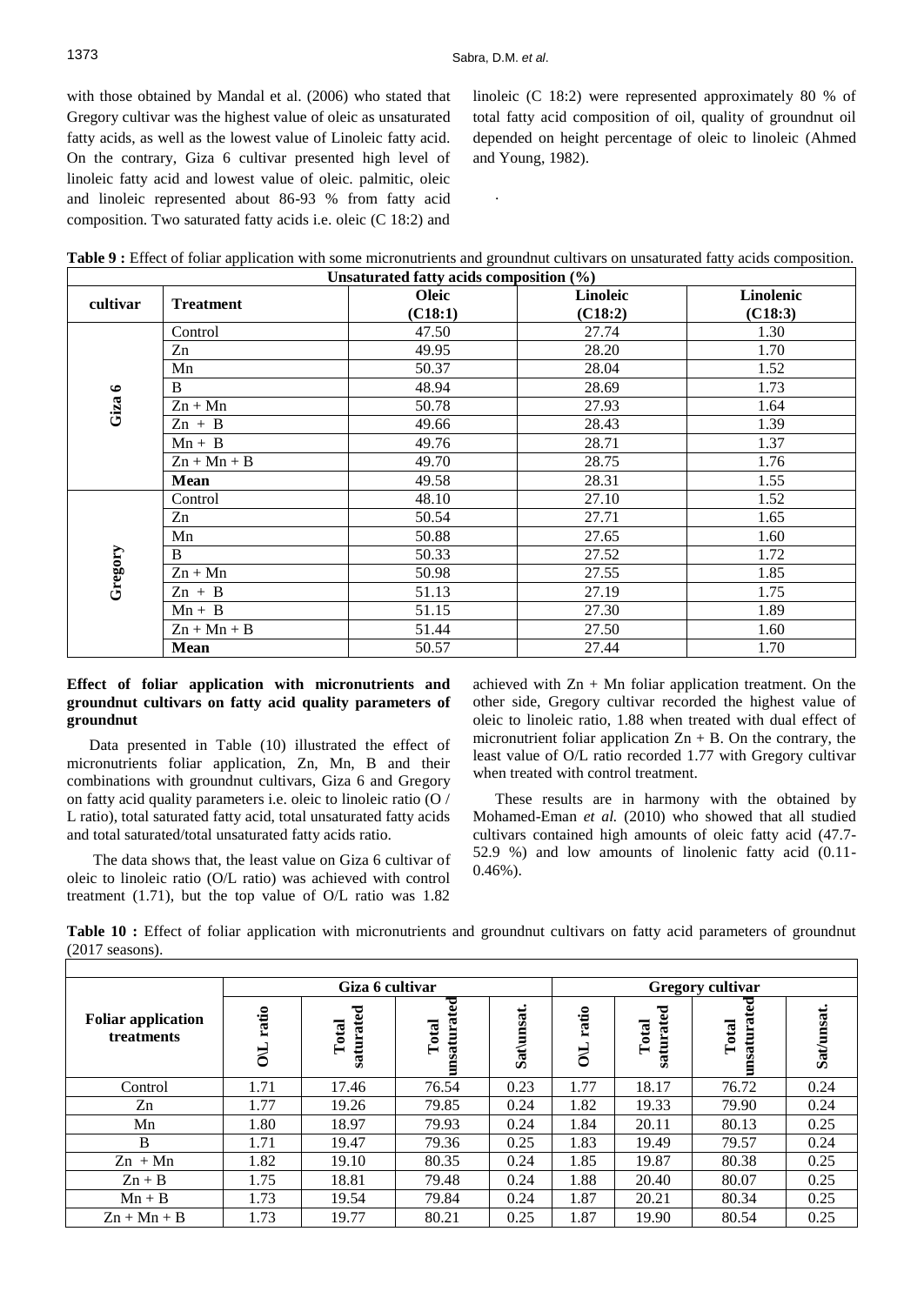Regarding to saturated and unsaturated fatty acids ratios parameter, data in Table (17) illustrated that, unsaturated fatty acids represented the major component of total fatty acids composition which ranged from 76.54 % to 80.35 % in Giza 6 cultivars, where, ranged from 76.72 % to 80.38 % in Gregory cultivar. On the other hand, the total saturated fatty acids ranged from 17.46 % to 19.77 % with Giza 6 cultivar. While ranged from 18.17 % to 20.40 % in Gregory cultivar, saturated / unsaturated fatty acid ranged from 0.23 to 0.25 in Giza 6 cultivar, while, and ranged from 0.24 to 0.25 in Gregory cultivar. These results indicated that the groundnut oil is considered good edible oil due to lower content of saturated fatty acid **(**El**-**Habbasha, 2015). The higher percentage of oleic (monounsaturated fatty acid) to linoleic (polyunsaturated fatty acid) ratio (O/L) were lead to stability increasing and longer validity period of groundnut products and give a significant nutritional advantage for the consumer (Kratz *et al*., 2002).

#### **References**

- A.O.A.C. (1980). Official Methods of the Association of Official Analytical Chemists.  $11<sup>th</sup>$  Ed. Published by the Association of Official Analytical Chemists, Washington, D.C. USA.
- A.O.C.S. (2012). Official Methods and Recommended Practices of the American Oil Chemists' Society. 4<sup>th</sup>ed., Champaign. IL, U.S.A., (1): 92-100.
- Abd EL-Kader, M.G. (2013). Effect of sulfur application and foliar spraying with zinc and boron on yield, yield components, and seed quality of peanut (*Arachis hypogaea* L.) Res. J. of Agric. and Biological Sci., 9(4): 127-135.
- Abd-Elmabod, S.K.; Bakr, N.; Muñoz-Rojas, M.; Pereira, P.; Zhang, Z.; Cerdà, A.; Jordán, A.;
- Abdel-Motagally, F.M.F.; Mahmoud, M.W.Sh. and Ahmed, E.M. (2016). Response of two peanut varieties to foliar spray of some micronutrients and sulphur application under east of El-Ewinat conditions. Assiut J. Agric. Sci., 47(1): 14-30.
- Abdualrahman, M.A.Y (2013). Chemical, In-vitro protein digestibility, minerals and amino acids composition of edible peanut seeds (*Arachis hypogaea* L.). Sci. International, 1(6): 199-202.
- Ahmed, E.M. and Young, C.T. (1982).Composition, quality, and flavor of peanuts. In: Pattee HE and CT Young (eds). Peanut Science and Technology. Yoakum, Texas: AM Peanut Res. Edu. Soc. 1982; 655-688.
- Alloway B.J. (2008). Zinc in soils and crop nutrition. Second edition, published by IZA and IFA, Brussels, Belgium and Paris, France.
- Anderson, J.M. and Pyliotis, N.A. (1996). Studies with manganese deficient chloroplasts. Biochemistry and Biophysics Acta., 189: 280-293.
- Brown, J.D. and Lilliand, O. (1964). Rapid determination of potassium and sodium in plant materials and soil extracts by Flam- photometer, Proc. Amer. Soc. Hort. Sci., 48: 341-346.
- Chaiyadee, S.; Jogloy, S.; Songsri, P.; Singkham, N.; Vorasoot, N.; Sawatsitang, P.; Holbrook, C.C. and A. Patanothai (2013). Soil moisture affects fatty acids and oil quality parameters in peanut. International J. of Plant Production, 7: 81-96.
- Duncan, D.B. (1955). Multiple ranges and multiple F test. Biometrics, 11: 1-24.
- Eldardiry, E.E., Hellal, F., Mansour, H.A.A. 2015, Performance of sprinkler irrigated wheat – part II.Closed Circuit Trickle Irrigation Design: Theory and Applications, pp.41
- El-Habbasha, S.F. (2015). Impact of nitrogen fertilizer and zinc foliar application on growth, yield, yield attributes and some chemical constituents of groundnut. International Journal of Plant & Soil Science 4(3): 259- 264.
- El-Hagarey, M.E.,Mehanna, H.M., Mansour, H.A. 2015, Soil moisture and salinity distributions under modified sprinkler irrigation. Closed Circuit Trickle Irrigation Design: Theory and Applications, pp.3 -21.
- Galavi, M.; Yosefi, K.; Ramrodi, M. and Mousavi, S.R. (2011). Effect of bio-phosphate and chemical phosphorus fertilizer accompanied with foliar application of micronutrients on yield, quality and phosphorus and zinc concentration of maize. J. of Agric. Sci., 3(4): 22-29.
- Gowthami, S. and Ananda, N. (2017 a). Growth, yield and quality parameters of groundnut (*Arachis hypogaea* L.) genotypes as influenced by zinc and iron through fertifortification. International J. of Agric. and Env. Res., 3(2): 2712-2718.
- Hassan, F. and Ahmed, M. (2012). Oil and fatty acid composition of peanut cultivars grown in Pakistan. Pakistan Journal of Botany, 44: 627-630.
- Helmy, A.M. and Shaban, Kh.A. (2007). Response of peanuts to K fertilization and foliar spraying with zinc and boron under sandy soil conditions. Zagazig J. Agric. Res., 35(2): 343 – 362.
- Hoffmann, J.R. and Falvo, M.J. (2004). Protein-which is best. J. of Sports Sci. and Medicine, 3(3): 118-130.
- Ingale, S. and Shrivastava, S.K. (2011). Amino acid profile of some new varieties of oil seeds. Advance J. of Food Sci. and Technology.3 (2): 111-115.
- Islam, M.; Karim, R.; Hosain, M.; Akter, T.; Hossain, A. and Haque, M. (2018). Impacts of trace element addition on lentil (*Lens culinaris* L.) Agronomy. 8: 100 (1-13).
- Kavera, B. (2008). Oil quality improvement in groundnut (*Arachis hypogaea* L.) through induced mutagenesis. University of Agricultural Science, Dharwad, India.
- Kratz, M.; Cullen, P.; Kannenberg, F.; Kassner, A.; Fobker, M.; Abuja, P.M.; Assmann, G. and Wahrburg, U. (2002). Effects of dietary fatty acids on the composition and oxidizability of low-density lipoprotein. European Journal on Clinical Nutrition., 56(1): 72-81.
- Maleki, A.; Fazel, S.; Naseri, R.; Rezaei, K. and Heydari, M. (2014). The effect of potassium and zinc sulfate application on grain yield of maize under drought stress conditions. Advances in Env. Bio. 8(4): 890-893.
- Mandal, S.; Ghosh, S. and Badigannavar, A.M. (2006). RAPD polymorphism among groundnut genotypes differing in disease reaction to late leaf spot and rust. IAN., 25: 25-30.
- Mansour H. A., Hu Jiandong, Ren Hongjuan, Abdalla N. O. Kheiry and Sameh K. [Abd-Elmabod.](https://www.mdpi.com/search?authors=Sameh%20%20Kotb%20Abd-Elmabod&orcid=0000-0003-1697-7564) 2019b. Influence of using automatic irrigation system and organic fertilizer treatments on faba bean water productivity, International Journal of GEOMATE, Oct., 2019 Vol.17, Issue 62, pp. 256 – 265.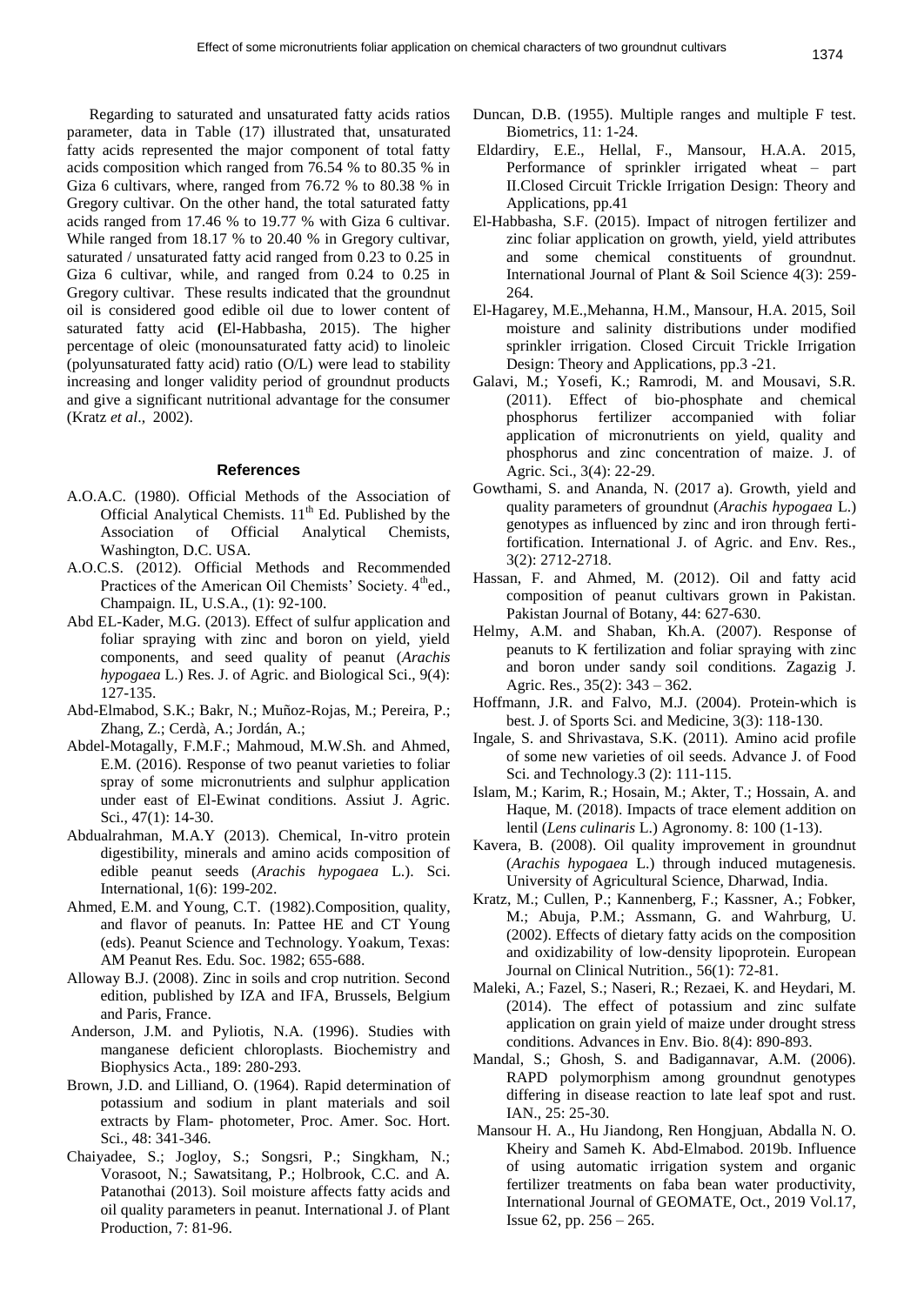- Mansour H. A., Sameh K. Abd-Elmabod and B. A. Engel. 2019a. Adaptation of modeling to the irrigation system and water management for corn growth and yield. Plant Archives Vol. 19, Supplement 1, pp. 644-651.
- Mansour, H. A., 2015, Performance automatic sprinkler irrigation management for production and quality of different Egyptian wheat varieties. International Journal of ChemTech Research. Vol.8, No.12 pp 226-237.
- Mansour, H. A., Abdel-Hady, M.,Eldardiry, E.I., Bralts, V.F., 2015a, Performance of automatic control different localized irrigation systems and lateral lengths for emitters clogging and maize (Zea mays L.) growth and yield. International Journal of GEOMATE, Vol. 9, No. 2 (Sl. No. 18), pp. 1545-1552.
- Mansour, H. A., Pibars, S.K., Abd El-Hady, M., Ebtisam I. Eldardiry, 2014, Effect of water management by drip irrigation automation controller system on Faba bean production under water deficit. International Journal of GEOMATE, Vol. 7, No. 2 (Sl. No. 14), pp. 1047-1053.
- Mansour, H. A., Sabreen Kh. Pibars, M.S. Gaballah, and Kassem A. S. Mohammed. 2016a. Effect of Different Nitrogen Fertilizer Levels, and Wheat Cultivars on Yield and its Components under Sprinkler Irrigation System Management in Sandy Soil., Vol.9, No.09 pp.1- 9.
- Mansour, [H. A.,](http://ascelibrary.org/author/Mansour%2C+H+A) [M. Abd El-Hady,](http://ascelibrary.org/author/Abd+El-Hady%2C+M) [V. F. Bralts,](http://ascelibrary.org/author/Bralts%2C+V+F) and [B. A.](http://ascelibrary.org/author/Engel%2C+B+A)  [Engel,](http://ascelibrary.org/author/Engel%2C+B+A) 2016b. Performance Automation Controller of Drip Irrigation System and Saline Water for Wheat Yield and Water Productivity in Egypt. Journal of Irrigation and Drainage Engineering, American Society of Civil Engineering (ASCE), J. Irrig. Drain Eng. 05016005, [http://dx.doi.org/10.1061/\(ASCE\)IR, 1943-](http://dx.doi.org/10.1061/(ASCE)IR,%202016.1943-4774.0001042) [4774.0001042.](http://dx.doi.org/10.1061/(ASCE)IR,%202016.1943-4774.0001042)
- Mansour, H.; De la Rosa, D.; Jones, L. 2019, Assessment of Soil Suitability for Improvement of Soil Factors and Agricultural Management. Sustainability 11, 1588. doi: 10.3390/su11061588
- Mansour, H.A., Aljughaiman, A.S. 2012, Water and fertilizers use efficiency of corn crop under closed circuits of drip irrigation system. Journal of Applied Sciences Research, 8 (11), pp.5485-5493.
- Mansour, H.A., E.F.Abdallah, M.S.Gaballah and Cs.Gyuricza, 2015b, Impact of Bubbler Discharge and Irrigation Water Quantity on 1- Hydraulic Performance Evaluation and Maize Biomass Yield. Int. J. of GEOMATE, Dec. Vol. 9, No. 2 (Sl. No. 18), pp. 1538- 1544.
- Mansour, H.A., Pibars, S.K.; Bralts, V.F., 2015c[,The](https://www.scopus.com/record/display.uri?eid=2-s2.0-84957554566&origin=resultslist&sort=plf-f&src=s&sid=9f3f385c3822a5adff40c6f9fed7b096&sot=autdocs&sdt=autdocs&sl=18&s=AU-ID%2855347622900%29&relpos=20&citeCnt=3&searchTerm=)  [hydraulic evaluation of MTI and DIS as a localized](https://www.scopus.com/record/display.uri?eid=2-s2.0-84957554566&origin=resultslist&sort=plf-f&src=s&sid=9f3f385c3822a5adff40c6f9fed7b096&sot=autdocs&sdt=autdocs&sl=18&s=AU-ID%2855347622900%29&relpos=20&citeCnt=3&searchTerm=)  [irrigation systems and treated agricultural wastewater](https://www.scopus.com/record/display.uri?eid=2-s2.0-84957554566&origin=resultslist&sort=plf-f&src=s&sid=9f3f385c3822a5adff40c6f9fed7b096&sot=autdocs&sdt=autdocs&sl=18&s=AU-ID%2855347622900%29&relpos=20&citeCnt=3&searchTerm=)  [for potato growth and water productivity.](https://www.scopus.com/record/display.uri?eid=2-s2.0-84957554566&origin=resultslist&sort=plf-f&src=s&sid=9f3f385c3822a5adff40c6f9fed7b096&sot=autdocs&sdt=autdocs&sl=18&s=AU-ID%2855347622900%29&relpos=20&citeCnt=3&searchTerm=) International Journal of ChemTech Research, Vol.8, No.12 pp 142- 150.
- Mansour, H.A., Saad, A., Ibrahim, A.A.A., El-Hagarey, M.E., 2016c. Management of irrigation system: Quality performance of Egyptian wheat (Book Chapter). Micro Irrigation Management: Technological Advances and Their Applications. pp. 279-293.
- [Mansour, H.A.A.](https://www.scopus.com/authid/detail.uri?origin=AuthorProfile&authorId=55347622900&zone=) 2015. [Design considerations for closed](https://www.scopus.com/record/display.uri?eid=2-s2.0-85054467262&origin=resultslist&sort=plf-f&src=s&sid=f7e0ce44af01132b67cfacbb96bcd0f0&sot=autdocs&sdt=autdocs&sl=18&s=AU-ID%2855347622900%29&relpos=8&citeCnt=0&searchTerm=)  [circuit design of drip irrigation system](https://www.scopus.com/record/display.uri?eid=2-s2.0-85054467262&origin=resultslist&sort=plf-f&src=s&sid=f7e0ce44af01132b67cfacbb96bcd0f0&sot=autdocs&sdt=autdocs&sl=18&s=AU-ID%2855347622900%29&relpos=8&citeCnt=0&searchTerm=) (Book Chapter). pp.61-133.
- Mansour, H.A.A. and Aljughaiman, A.S. 2015.Water and fertilizer use efficiencies for drip irrigated corn: Kingdom of Saudi Arabia (book chapter) closed circuit

trickle irrigation design: theory and applications, Apple Academic Press, Publisher: Taylor and Frances. pp. 233-249

- Mansour, H.A.A. and El-Melhem, Y. 2015. Performance of drip irrigated yellow corn: Kingdom of Saudi Arabia (Book Chapter), closed circuit trickle irrigation design: theory and applications, Apple Academic Press, Publisher: Taylor and Frances. pp. 219-232
- Mansour, H.A.A., Mehanna, H.M., El-Hagarey, M.E.,Hassan, A.S. 2015d, Automation of mini-sprinkler and drip irrigation systems.Closed Circuit Trickle Irrigation Design: Theory and Applications, pp.179- 204.
- Mansour, H.A.A., Tayel, M.Y.,Lightfoot, D.A.,El-Gindy, A.M. 2015e. Energy and water savings in drip irrigation systems. Closed Circuit Trickle Irrigation Design: Theory and Applications, , pp.149-178.
- [Mansour, H.A.A.,](https://www.scopus.com/authid/detail.uri?origin=AuthorProfile&authorId=55347622900&zone=) [El-Hady, M.A.,](https://www.scopus.com/authid/detail.uri?origin=AuthorProfile&authorId=57191873763&zone=) [Gyurciza, C.S.](https://www.scopus.com/authid/detail.uri?origin=AuthorProfile&authorId=57204084360&zone=) 2015f. [Water and fertilizer use efficiencies for drip irrigated](https://www.scopus.com/record/display.uri?eid=2-s2.0-85054424947&origin=resultslist&sort=plf-f&src=s&sid=f7e0ce44af01132b67cfacbb96bcd0f0&sot=autdocs&sdt=autdocs&sl=18&s=AU-ID%2855347622900%29&relpos=20&citeCnt=0&searchTerm=)  [maize](https://www.scopus.com/record/display.uri?eid=2-s2.0-85054424947&origin=resultslist&sort=plf-f&src=s&sid=f7e0ce44af01132b67cfacbb96bcd0f0&sot=autdocs&sdt=autdocs&sl=18&s=AU-ID%2855347622900%29&relpos=20&citeCnt=0&searchTerm=) (Book Chapter). [Closed Circuit Trickle Irrigation](https://www.scopus.com/display/book.uri?sourceId=21100879993&requestedPage=book)  [Design: Theory and Applications.](https://www.scopus.com/display/book.uri?sourceId=21100879993&requestedPage=book). pp. 207-218.
- Marschner, H. (1995). Mineral Nutrition of High Plant. Academic Press, 330-355.
- Millaleo, R.; Reyes, D.M.; Ivanov, A.G.; Mora, M.L. and Alberdi, M. (2010). Manganese as essential and toxic element for plants transport, accumulation and resistance mechanisms. Journal of Soil Science and Plant Nutrition. 10: 470-481.
- Mohamed, E.A.I.; Abdel-Tawab, Y.M.; Sara, M.A. and El-Dessouky, E.I. (2010). Evaluation of sesame, peanut and canola seed quality using accelerated ageing. Seed Science and Biotechnology, 4(1): 52-58.
- Mousavi, S.R.; Shahsavariand, M. and Rezaei, M. (2011). A general overview on manganese (Mn) importance for crops production. Australian Journal of Basic and Applied Sciences. 5(9): 1799-1803.
- Muniappan, V.; Palanivel, S.; Parvathi, S.; Viswanathan, M.B. and R. Rajesh (2016). Analysis of seed proteins in groundnut cultivars (*Arachis hypogaea* L.). Int. J. of Engineering Res. and Application. 6 (7): 6-10.
- Nasar, J.; Qiang, G. and Alam, A. (2018). Groundnut Response to Boron and Molybdenum. Journal of Science Frontier Research: D Agriculture and Veterinary. 18(1): 16-22.
- Nassar, A.N.M. and Osman, E.E.A. (2008). Effect of micronutrients and weed control treatments on peanut yield and associated weeds under sandy soil conditions. Assiut J. Agric. Sci., 39(3): 191-223.
- Nelson, J.P.; Millum, A.J. and Fister, H.D. (1970). Gas chromatographic determination of tocopherols and sterols in soya stodges' and residues an improved methods. J. Am. Oil Chem. Sci., 47: 259-261.
- Pandy, N.; Pathac, G.C.; Sing, A.K. and Sharma, C.P. (2002). Enzymic changes in response to zinc nutrition. J. of Plant Physiology, 159: 1151-1153.
- Radhakrishnan, R.; Pae, S.B.; Kang, S.M.; Lee, B.K.; Lee, I.J. and I.Y. Baek (2014). An evaluation of amino acid, fatty acid and isoflavone composition in korean peanut (*Arachis hypogaea* L.) seeds to improve the nutritional quality of breeding lines.J. Korean Soc. Appl. Biol. Chem., 57(3): 301−305.
- Sawan, Z.M.; Mahmoud, M.H. and El-Guibabli, A.H. (2008). Influence of potassium fertilization and foliar application of zinc and phosphorous on growth, yield